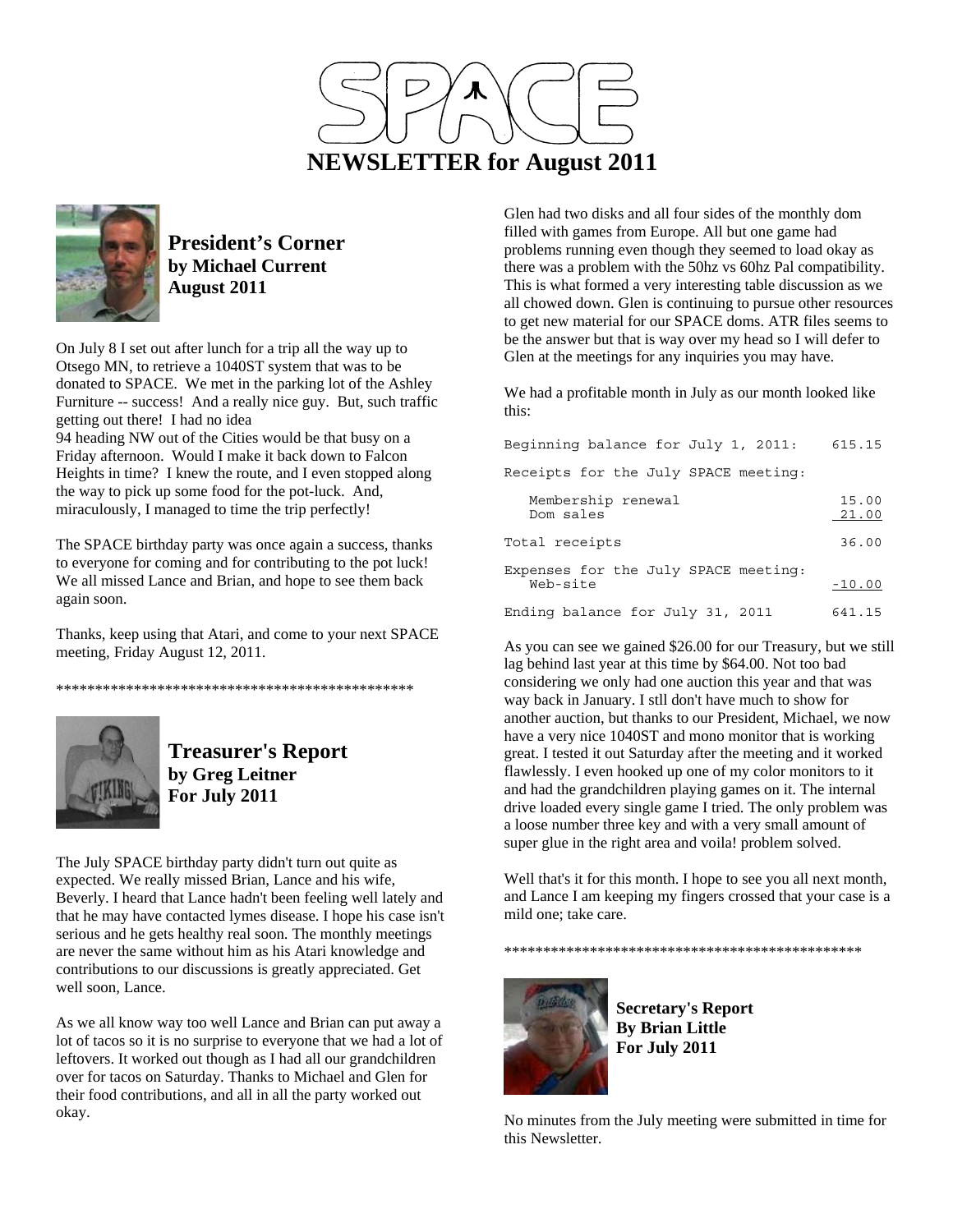\*\*\*\*\*\*\*\*\*\*\*\*\*\*\*\*\*\*\*\*\*\*\*\*\*\*\*\*\*\*\*\*\*\*\*\*\*\*\*\*\*\*\*\*

From: Michael Current [michael@mcurrent.name] Sent: Monday, August 08, 2011 9:44 PM Subject: Sommarhack 2011 stuff

Sommarhack 2011 stuff July 3rd, 2011

Sommarhack is nearing the end, and we're busy uploading stuff from the compos. Once again we've been lucky with the weather gods and got away with no rain.

In the compos we had no less than 21 entries, most which are already available on our download page, including results. We're awaiting final versions of the two remaning demos.

Thanks to everyone who visited Sommarhack and those who sent in contributions! We had a great time will hopefully make this again next year.

Update:

Tomchis "No Monkey" demo in final version now available.

Update 2: New versions of XiA's releases uploaded.

Update 3:

The final prod is now on the download page: Maximum VBL STedemo by Hylst.

» Get the files at the Sommarhack 2011 download page http://dhs.nu/files.php?t=partydl&party=Sommarhack%202011

\*\*\*\*\*\*\*\*\*\*\*\*\*\*\*\*\*\*\*\*\*\*\*\*\*\*\*\*\*\*\*\*\*\*\*\*\*\*\*\*\*\*\*\*

From: Michael Current [michael@mcurrent.name] Sent: Monday, August 08, 2011 9:37 PM Subject: Discovery Bay Games Announces Atari Partnership

Discovery Bay Games Announces Atari Partnership

Discovery Bay Games to Develop Joystick to Control Atari's Greatest Hits App for iPad

SEATTLE, Aug. 3, 2011 /PRNewswire/ -- Discovery Bay Games is pleased to announce it has partnered with Atari, a global creator, producer and publisher of interactive entertainment, to develop, manufacture and distribute a gaming accessory to work with Atari's Greatest Hits App for iPad.

"With over three million downloads to date, the 'Atari's Greatest Hits' App is already popular among gamers worldwide. We're eager to build on this success," said Craig Olson, CEO, Discovery Bay Games. "We believe our partnership with Atari will enable consumers worldwide to build upon an already amazing retro-gaming experience."

"There's significant opportunity to add more value and take 'Atari's Greatest Hits' App to an entirely new level with an analog controller, and we've turned to Discovery Bay Games to do exactly that," said Lee Jacobson, SVP of Licensing, Atari Inc. "The controller will deliver a true mobile arcade experience, complimenting classic titles including Centipede® or Asteroids®."

## About ATARI, SA

Atari (www.atari.com) is a multi-platform, global interactive entertainment and licensing company.

The original innovator of video gaming, founded in 1972, Atari owns and/or manages a portfolio of more than 200 games and franchises, including world renowned brands like Asteroids®, Centipede®, Missile Command®, Pong®, Test Drive®, Backyard Sports®, Deer Hunter®, Ghostbusters®, and Rollercoaster Tycoon®. Atari capitalizes on these powerful properties by delivering compelling games online (i.e. browser, Facebook® and digital download), on smartphones and tablets and other connected devices. The Company also develops and distributes interactive entertainment for video game consoles from Microsoft, Nintendo and Sony. As a licensor, Atari extends its brand and franchises into other media, merchandising and publishing categories.

Atari has offices in Los Angeles, New York, Paris, Lyon and London.

© 2011 Atari Interactive, Inc. All rights reserved.

Atari word mark and logo are trademarks owned by Atari Interactive, Inc.

About Discovery Bay Games

Based in Seattle, Discovery Bay Games makes award-winning and innovative games, apps, and tablet and iOS game accessories that suit all ages and interests. The company's mission is to bring friends and families together to play, laugh, and interact. Discovery Bay is led by experienced game developers and professionals from a bevy of game companies including Cranium, Hasbro, Microsoft/Xbox, and Screenlife. Discovery Bay partners with internationally recognized brands and licensors such as Atari, Broadway Video/Saturday Night Live, GALLOP!, Highlights For Children, and The Smithsonian Institution.

For more information, visit Discovery Bay Games or follow the company on Facebook or Twitter (www.twitter.com/discoverybayent).

\*\*\*\*\*\*\*\*\*\*\*\*\*\*\*\*\*\*\*\*\*\*\*\*\*\*\*\*\*\*\*\*\*\*\*\*\*\*\*\*\*\*\*\* \*\*\*\*\*\*\*\*\*\*\*\*\*\*\*\*\*\*\*\*\*\*\*\*\*\*\*\*\*\*\*\*\*\*\*\*\*\*\*\*\*\*\*\* \*\*\*\*\*\*\*\*\*\*\*\*\*\*\*\*\*\*\*\*\*\*\*\*\*\*\*\*\*\*\*\*\*\*\*\*\*\*\*\*\*\*\*\* \*\*\*\*\*\*\*\*\*\*\*\*\*\*\*\*\*\*\*\*\*\*\*\*\*\*\*\*\*\*\*\*\*\*\*\*\*\*\*\*\*\*\*\* \*\*\*\*\*\*\*\*\*\*\*\*\*\*\*\*\*\*\*\*\*\*\*\*\*\*\*\*\*\*\*\*\*\*\*\*\*\*\*\*\*\*\*\* \*\*\*\*\*\*\*\*\*\*\*\*\*\*\*\*\*\*\*\*\*\*\*\*\*\*\*\*\*\*\*\*\*\*\*\*\*\*\*\*\*\*\*\* \*\*\*\*\*\*\*\*\*\*\*\*\*\*\*\*\*\*\*\*\*\*\*\*\*\*\*\*\*\*\*\*\*\*\*\*\*\*\*\*\*\*\*\*